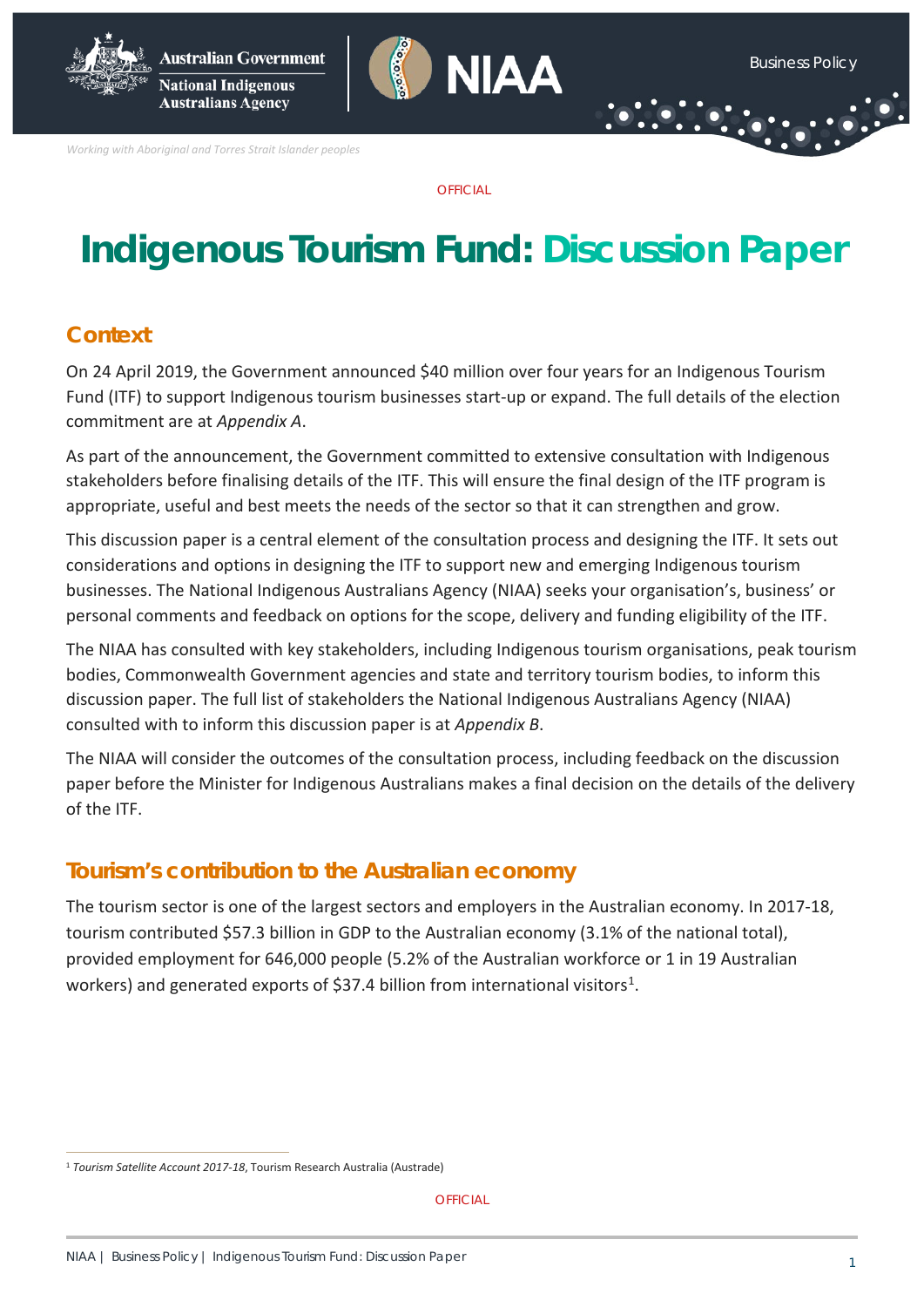Australia's tourism sector is growing faster than the rest of the economy and the number of international tourists visiting Australia continues to grow. In real terms, GDP from tourism increased by 5% compared with [2.](#page-1-0)8% for the Australian economy as a whole in 2017-18<sup>2</sup>. In 2018-19, there were 9.3 million short-term visitor arrivals in Australia from overseas, the highest year on record<sup>3</sup>. We want to make sure that the Indigenous tourism sector can capture its share of that growth and benefit from the subsequent economic development opportunities at national and local levels.

Tourism is particularly important in Australia's regional areas and one of the Government's objectives with the ITF is to support Indigenous tourism businesses in regional and remote areas. Tourism Research Australia reports that 43% of the nation's tourism expenditure occurs in regional Australia and regional tourism directly employs 286,300 people in tourism related industries<sup>[4](#page-1-2)</sup>. We welcome feedback on the challenges and opportunities of Indigenous tourism in remote and regional areas and how the ITF could be designed and delivered in a way which best enables Indigenous tourism businesses to capture this share of the tourism spend.

# **The Indigenous Tourism Sector**

Australia's Indigenous culture, country, art and history are points of differentiation in today's competitive international tourism market, and are equally attractive to our domestic audience. International tourists are more likely to engage with an Indigenous tourism experience and data shows that high-value travelers are particularly interested in having an authentic Indigenous experience while in Australia. Initiatives such as Tourism Australia's Discover Aboriginal Experiences, part of the Signature Experiences of Australia, are designed to meet this demand from international visitors to have an authentic, Indigenous cultural experience during their visit to Australia.

The Indigenous tourism sector is a relatively small component of the Australian tourism industry (we estimate approximately 500 businesses nationwide), but it also provides an important source of employment and economic opportunity, particularly in regional and remote Australia with employment in non-Indigenous businesses, including large tourism chains. Employment in the Indigenous tourism sector provides the opportunity for Aboriginal and Torres Strait Islander Australians to stay on country and earn an income by maintaining and sharing their culture and traditions. Indigenous tourism can provide an important source of income particularly in regional and remote locations, where other job opportunities are limited. Consequently, some traditional owner groups are interested in identifying opportunities for development of Indigenous tourism to drive economic development in communities. We welcome feedback on how the ITF can be designed and delivered to help communities realise the economic opportunities from Indigenous tourism.

<span id="page-1-0"></span> <sup>2</sup> *Tourism Satellite Account 2017-18*, Tourism Research Australia (Austrade)

<span id="page-1-1"></span><sup>3</sup> 'International travel – short-term visitor arrivals to Australia – 2018-19', Australian Bureau of Statistics

<span id="page-1-2"></span><sup>4</sup> 'Economic benefits – Economic importance of tourism in regional areas', Australian Regional Tourism website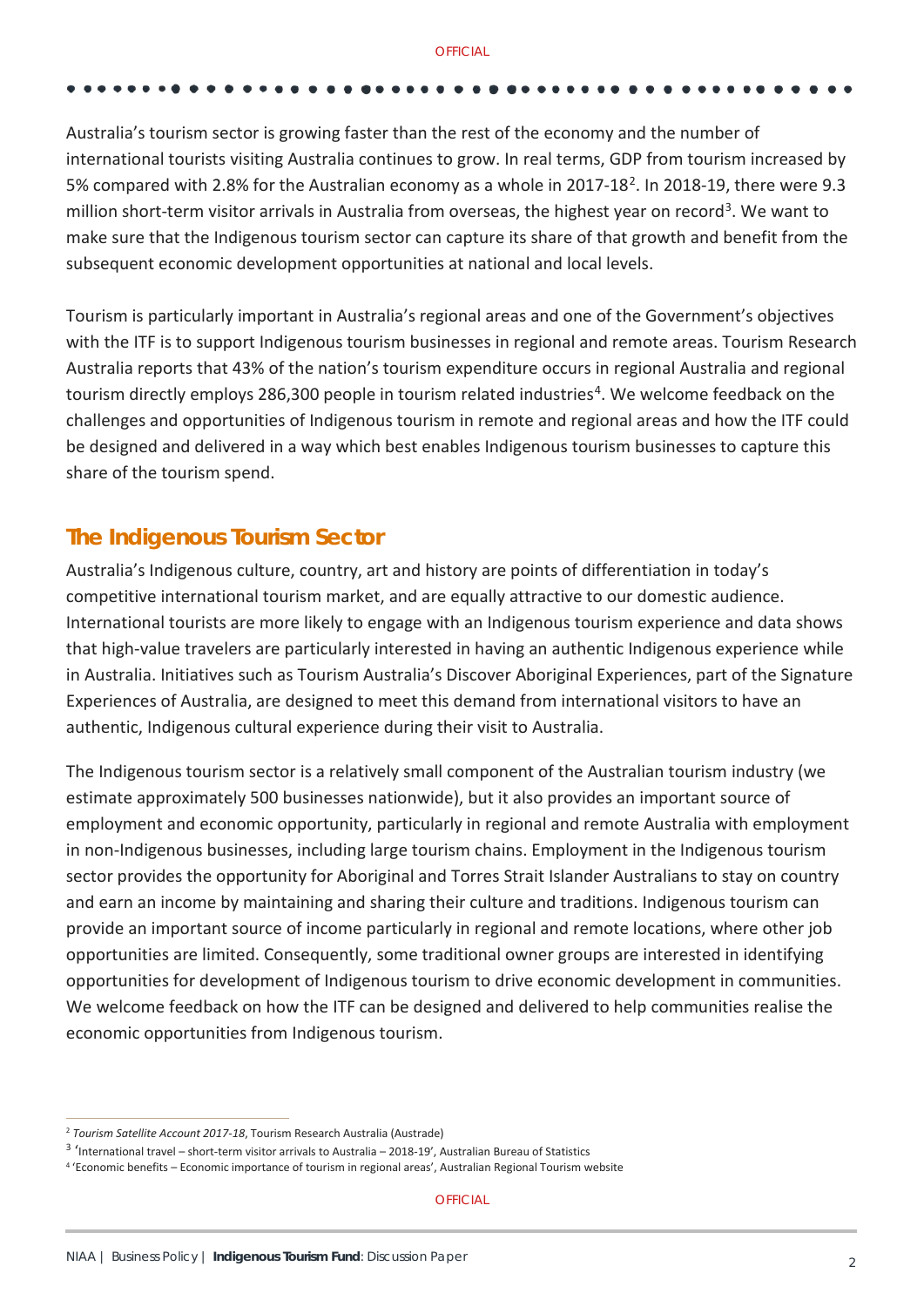There is a growing number of International tourists taking part in Indigenous tourism activities during their trip to Australia but data suggests the number of tourists *wanting to* participate in an Indigenous activity or experience outweighs the number of tourists participating in one. The number of international tourists taking part in an Indigenous tourism activity has increased by over 40 per cent since 2013<sup>[5](#page-2-0)</sup>. The number of Indigenous tourism visitors has grown by an average of 9 per cent per year since 2013<sup>[6](#page-2-1)</sup>. In 2013, 679,000 visitors participated in an Indigenous tourism activity; by 2018, this had grown to 963,000<sup>7</sup>. Asian tourists are driving growth in the segment's popularity and expenditure by Indigenous tourism visitors is also on the rise, up by [8](#page-2-3) per cent per year, on average, since 2013<sup>8</sup>. The latest data from Tourism Research Australia shows that more and more people are choosing Indigenous tourism activities. However, visitor participation in Indigenous tourism is relatively low.[9](#page-2-4) In our consultation to date, tourism operators have told us about the challenges of getting a tourism business to 'export ready' level. We welcome feedback from tourism operators who are export ready, or are working towards being export ready, on how the ITF can be designed and delivered to support Indigenous tourism businesses.

# **Challenges**

The growth of Australia's tourism market (domestic and international) and the unmet demand for Indigenous tourism experiences presents an opportunity for the Indigenous tourism sector. Feedback from initial stakeholder consultation has shown tourism bodies are often looking for 'product', but there is a lack of supply and experiences. In initial stakeholder engagement, the following have been identified as some of the key barriers to Indigenous tourism businesses getting started or growing: lack of specialised business experience, lack of infrastructure, complex or lengthy application process for grants, difficulty of operating in a seasonal environment and difficulty finding trained staff.

<span id="page-2-1"></span><span id="page-2-0"></span><sup>&</sup>lt;sup>5</sup> 'Indigenous Tourism Surge', *Business Envoy (January 2019)*, Department of Foreign Affairs and Trade<br><sup>6</sup> 'Indigenous Tourism Surge', *Business Envoy (January 2019)*, Department of Foreign Affairs and Trade<br><sup>7</sup> 'Indigen

<span id="page-2-2"></span>

<span id="page-2-3"></span>

<span id="page-2-4"></span>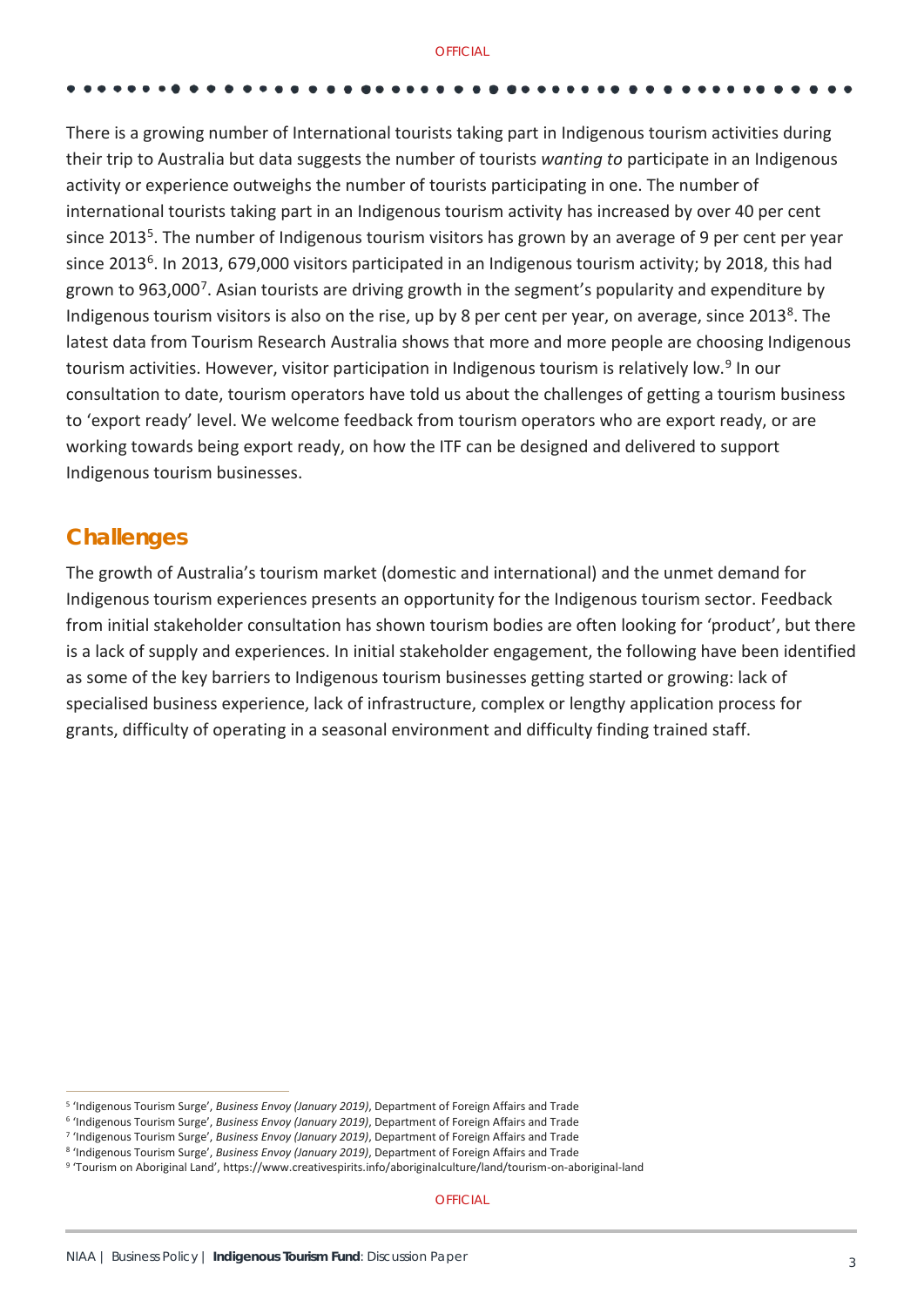### **Questions for consideration**

The Government wants to ensure the ITF is designed in a way to ensure it meets the needs of the Indigenous tourism sector. The Indigenous Tourism Fund cannot address all of the challenges facing the sector, but can provide some supplementary funding to support new and emerging Indigenous tourism businesses and possibly for established businesses. We also welcome feedback and suggestions on how ITF funding could be leveraged for increased impact on the sector. This may include partnerships with state or territory governments and/or with the private sector.

The NIAA welcomes your views and feedback on the following questions about what the ITF should look like and deliver. Your feedback will help us to refine the options to the Minister for the scope, delivery and funding model of the ITF. In your response, we also encourage you to provide information on your business such as your role in tourism, size of your business (including number of staff), location, length of time in business and whether you are a member in any groups (such as state tourism bodies or chambers of commerce). This information will help us better understand the needs of different types of businesses.

### Scope

The ITF is intended to encourage the development of new and expanding Indigenous owned and operated tourism enterprises and the Government announced the fund will help businesses purchase capital assets like a vehicle, boat or accommodation facility that are often a barrier for new Indigenous entrepreneurs. The Government also announced that the ITF will support tourism planning work with Indigenous communities and entrepreneurs interested in pursuing tourism opportunities. We welcome your views on what you see are the key barriers to starting or growing your Indigenous tourism business. This may include:

- Funding: Is funding support required for operational or for capital purchases? Is it difficult accessing finance or are you unsure where to start?
- Technical support: Are you looking to access advice on business generally or industry-specific? What support do you currently access?
- Networks/connections: Which networks or connections would help to grow your business (e.g. wholesalers/retailers/industry bodies)? Who do your currently sell or market through?

To help us shape the design of the ITF, we seek your views on what types of activity or items the ITF should fund and what the ITF should not fund.

- Should all ITF funding (totalling \$40 million) be available for capital grants for items such as vehicles, boats or accommodation? Should some funding be set aside for other forms of support for Indigenous tourism businesses, for example seed funding or business capability support?
- Are there other capital items which should be eligible for grant funding under the ITF?
- What type of tourism planning work should the ITF fund? For example, feasibility studies or regional strategies.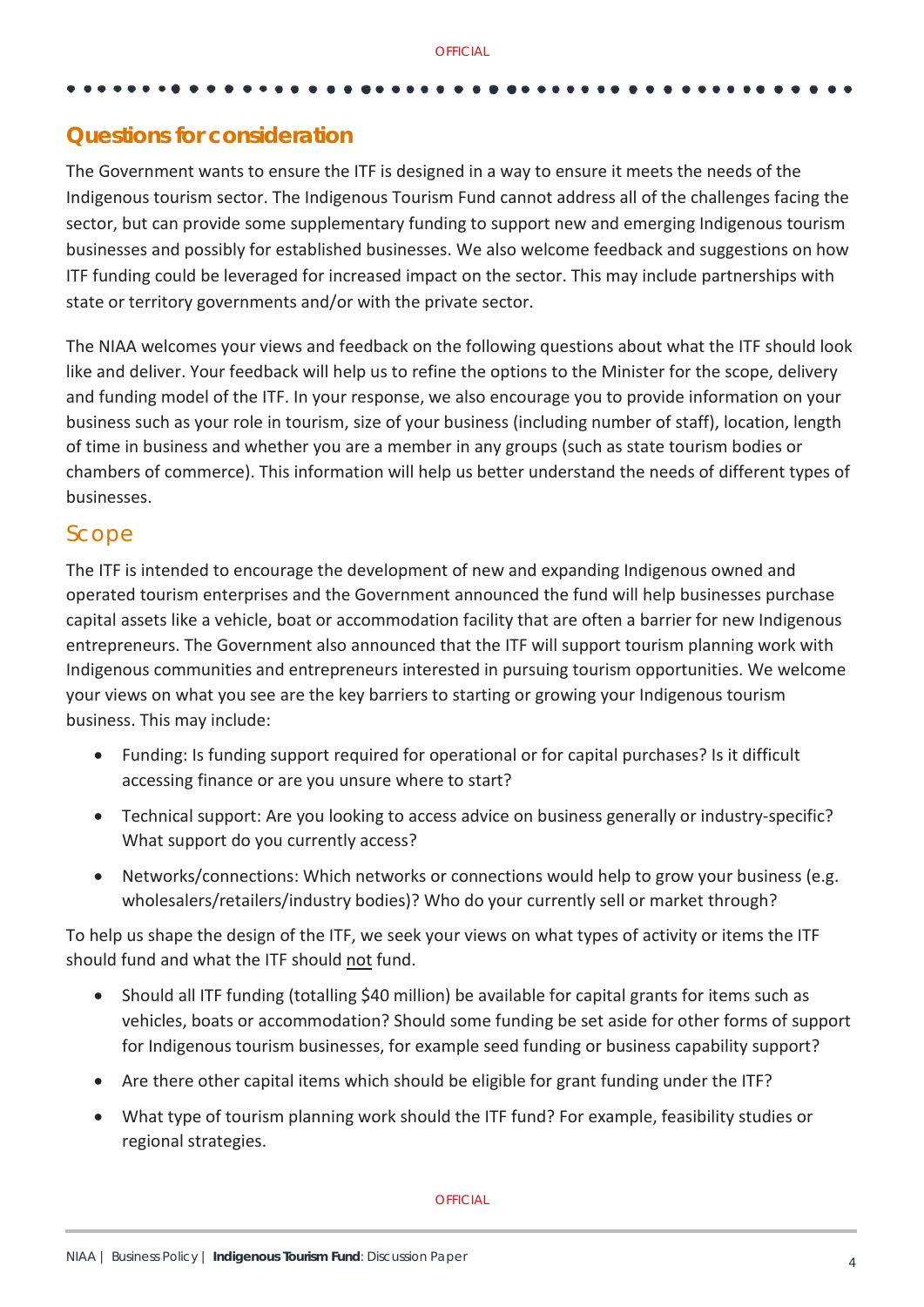Initial stakeholder consultation has indicated there is a gap for business support and capability building for Indigenous tourism businesses. This includes business planning, capability development and mentoring both for start-up businesses and those looking to expand. We welcome your feedback on whether this is something the ITF should fund and how it could be delivered to best support the sector, and complement existing support programs.

- If the ITF is also used to fund business capability support, what should this cover to be useful to Indigenous tourism businesses?
- Are there activities which shouldn't be included as part of business support? For example, funding for marketing and promotion or participation in trade fairs (domestically and internationally).

The Government's announcement of the ITF indicated it will prioritise start-ups and new ventures in regional and remote areas. In initial stakeholder consultation, we have heard about the unique challenges of operating an Indigenous tourism business in a regional and remote areas (including seasonality, finding the right staff and internet connectivity). We have also heard about the growing number of Indigenous tourism businesses in urban areas and how there is a strong demand for Indigenous tourism experiences in urban areas for international tourists.

- Should the ITF focus on Indigenous tourism businesses in regional and remote or all Indigenous tourism businesses irrespective of location (i.e. including those in urban areas)?
- How can the ITF be delivered to best target Indigenous tourism businesses in regional and remote areas?

### **Delivery**

The NIAA is also seeking ideas and feedback on options for the delivery of the ITF. The funding available under the ITF can be delivered by the Commonwealth Government (through the NIAA), for example through competitive grants. We also welcome your views on other options for the delivery of the ITF, including partnering with tourism peak bodies, state and territory governments or other bodies to channel funding to Indigenous tourism businesses. One advantage of this partnering approach is that Indigenous tourism peak bodies and state governments may have a better understanding of the pipeline of tourism businesses in the region and how best to direct or prioritise funding to maximise outcomes.

- What are your views on the Commonwealth delivering funding in partnership with tourism peak bodies, state governments or other organisations?
- Should a delivery partner be Indigenous?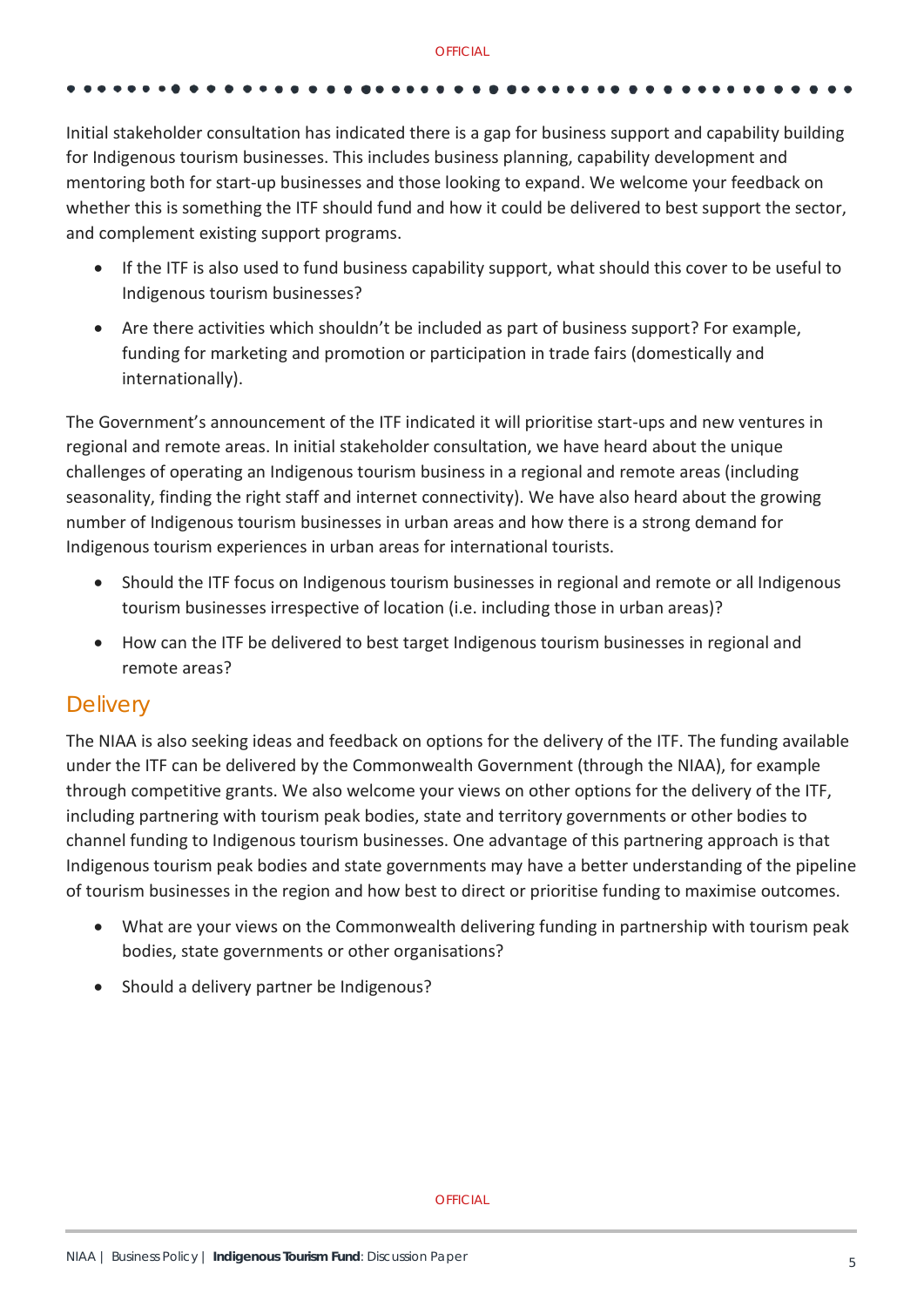# Funding

The ITF is a funding commitment of \$40 million (\$10 million per year over four years) and one element of the NIAA's consultation is to seek feedback on how this funding should be distributed and leveraged to maximise benefits for the Indigenous tourism sector. The first issue is the size of grants and whether grants should be capped – while there may be demand for grants for large tourism infrastructure projects, this will limit the number of grants that can be delivered. We also seek your feedback on whether there should be a co-contribution, for example from businesses receiving the grant or from a jurisdiction or delivery partner.

- If grants are capped, what do you think the limit should be? Should there be limits for different categories, for example vehicles, accommodation and planning?
- Should there be a co-contribution? If so, should it be matched or partial? Should this be different for start-up versus established businesses?
- Should there be funding rounds? If so, how many per year?

### **Definitions**

**Indigenous businesses**: includes any organisations that is at least 50% Indigenous owned, including notfor-profit organisations.

**Tourism sector**: includes accommodation, adventure tourism and recreations; events and conference; food and beverages; tourism services and enabling infrastructure.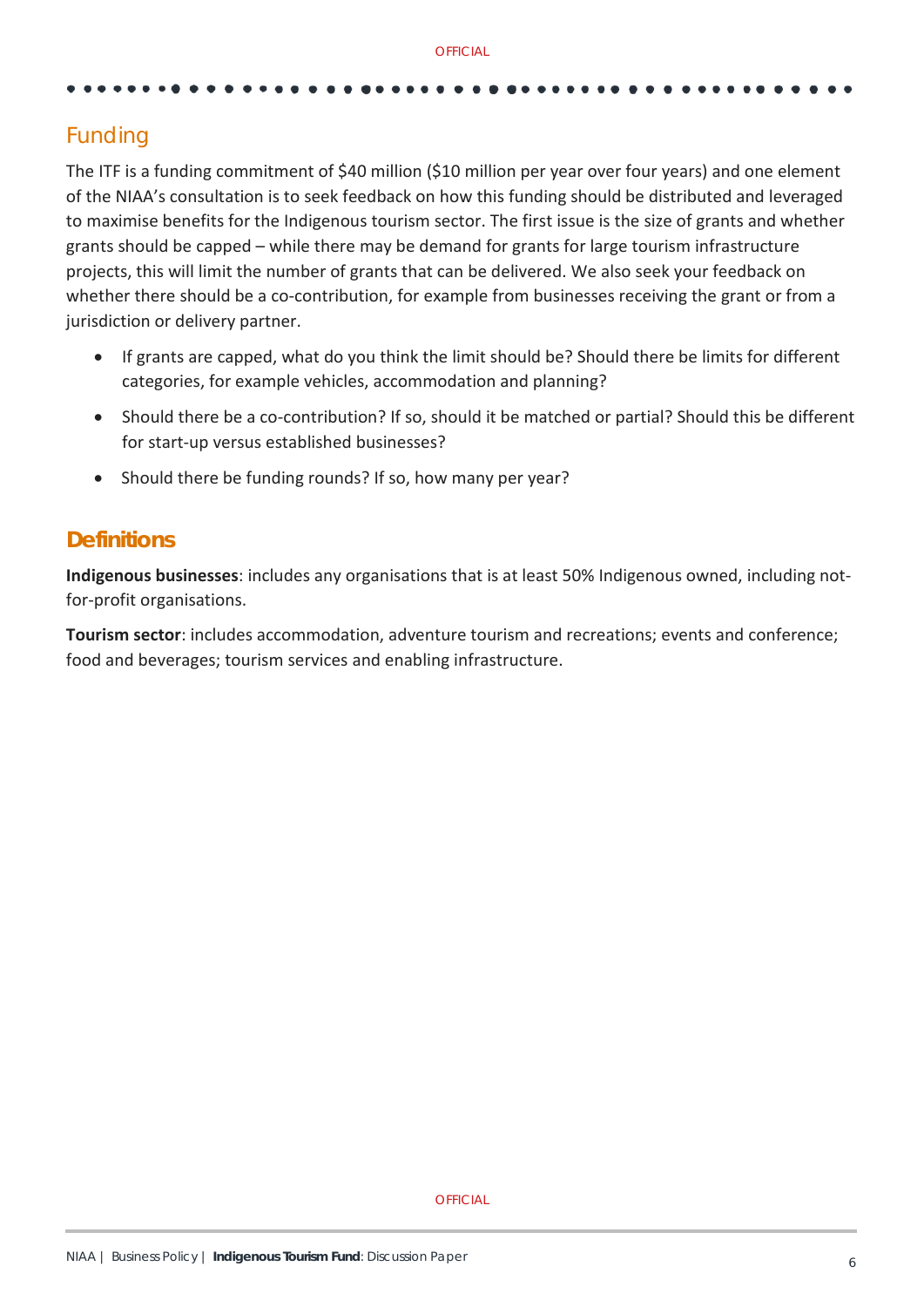### **How to provide feedback**

### **Privacy Notice**

The National Indigenous Australians Agency (NIAA) is collecting the personal information in this consultation process for the purpose of informing the design of the Indigenous Tourism Fund.

For the same purpose, we may provide this information to relevant Ministers and government agencies.

Your participation in the consultation responding to the discussion paper is voluntary. If you choose not to provide us with the requested information we may be unable to contact you about the consultation, however we will still consider your comments.

We will not provide any of the information collected from you to anybody else outside the NIAA unless you have given consent for us to do this, or the law requires us to. Our Privacy Policy on our website describes when this might occur.

Our Privacy Policy explains how we store, handle and protect your personal information. It also explains how you can request to access or correct the personal information we hold about you, and who to contact if you have a privacy enquiry or complaint. You can also contact our Privacy Officer at privacy@pmc.gov.au if you would like a copy of the Privacy Policy.

The NIAA welcomes comments and feedback on this discussion paper[. You can provide your](http://www.niaa.gov.au/itf) views [through a short survey on the NIAA website](http://www.niaa.gov.au/itf) or by making a submission. While submissions may be lodged electronically or by post, electronic lodgement is preferred. For accessibility reasons, please submit responses via email in a Word or RTF format. An additional PDF version may be submitted.

Please indicate if you do not wish to have comments or feedback attributed to you. If you would like all or part of your submission to remain confidential, please provide this information clearly marked in a separate attachment.

Closing date for submissions is **Friday 22 November 2019**

Email submissions to: [tourism@niaa.gov.au](mailto:tourism@niaa.gov.au)

Postal address: Business and Economic Policy Branch, National Indigenous Australians Agency, Charles Perkins House, GPO Box 2191 CANBERRA ACT 2601

Enquiries: [tourism@niaa.gov.au](mailto:tourism@niaa.gov.au)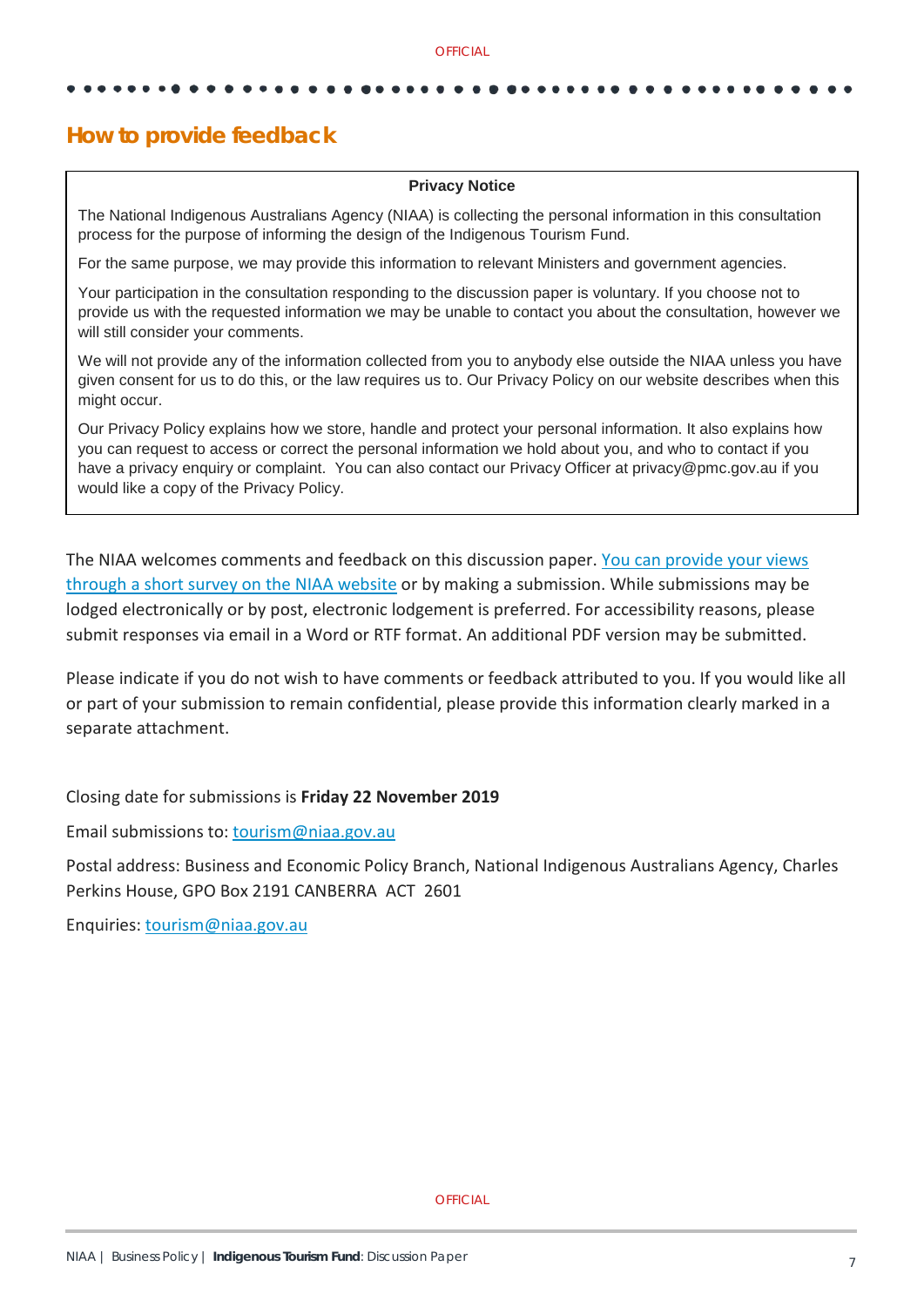### **Appendix A**

# **New Fund to Turbo-Charge Indigenous Tourism**

### 24 April 2019

The Morrison Government will turbo-charge Australia's Indigenous tourism sector with the establishment of a new \$40 million fund to encourage the development of new and expanding Indigenous owned and operated tourism enterprises.

Minister for Trade, Tourism and Investment Simon Birmingham said the Fund would build on the huge potential of Indigenous tourism across Australia and drive opportunities to grow Indigenous businesses and employ more Indigenous Australians.

"We want to support Indigenous Australians to take full advantage of the increasing demand for Indigenous tourism experiences," Minister Birmingham said.

"International visitors are increasingly looking for personalised, unique and authentic holiday experiences and nothing could be more unique than Australia's natural wonders and the oldest continuous living culture in the world.

"Over the last five years we've seen the number of international tourists participating in Indigenous experiences increase by more than 40 per cent and there is huge potential to grow this further.

"When tourists visit Kakadu, Uluru or the Kimberley, it should be local Indigenous people who are operating local tourism businesses and sharing Australia's rich Indigenous history and culture.

"That's why this fund will help new or expanding Indigenous businesses purchase capital assets like a vehicle, boat or accommodation facility that we know are often the barrier for new Indigenous entrepreneurs."

"As part of our \$50 million tourism icons program, we're also supporting local Indigenous communities by funding initiatives to preserve and showcase the rich local Indigenous history and culture at places such as Rottnest Island and Tasmania's Freycinet National Park.

Minister for Indigenous Affairs Nigel Scullion said the Coalition Government has overseen an exponential growth in the number of new Indigenous businesses and has been the best friend Indigenous businesses and entrepreneurs had ever had.

"Indigenous tourism operators now have even more reasons to be confident about their future with the establishment of this new dedicated fund today," Minister Scullion said.

"Over the last five years of our government, we've seen the number of international tourists participating in an Indigenous experience increase by more than 40 per cent, but we want to see that number grow even further.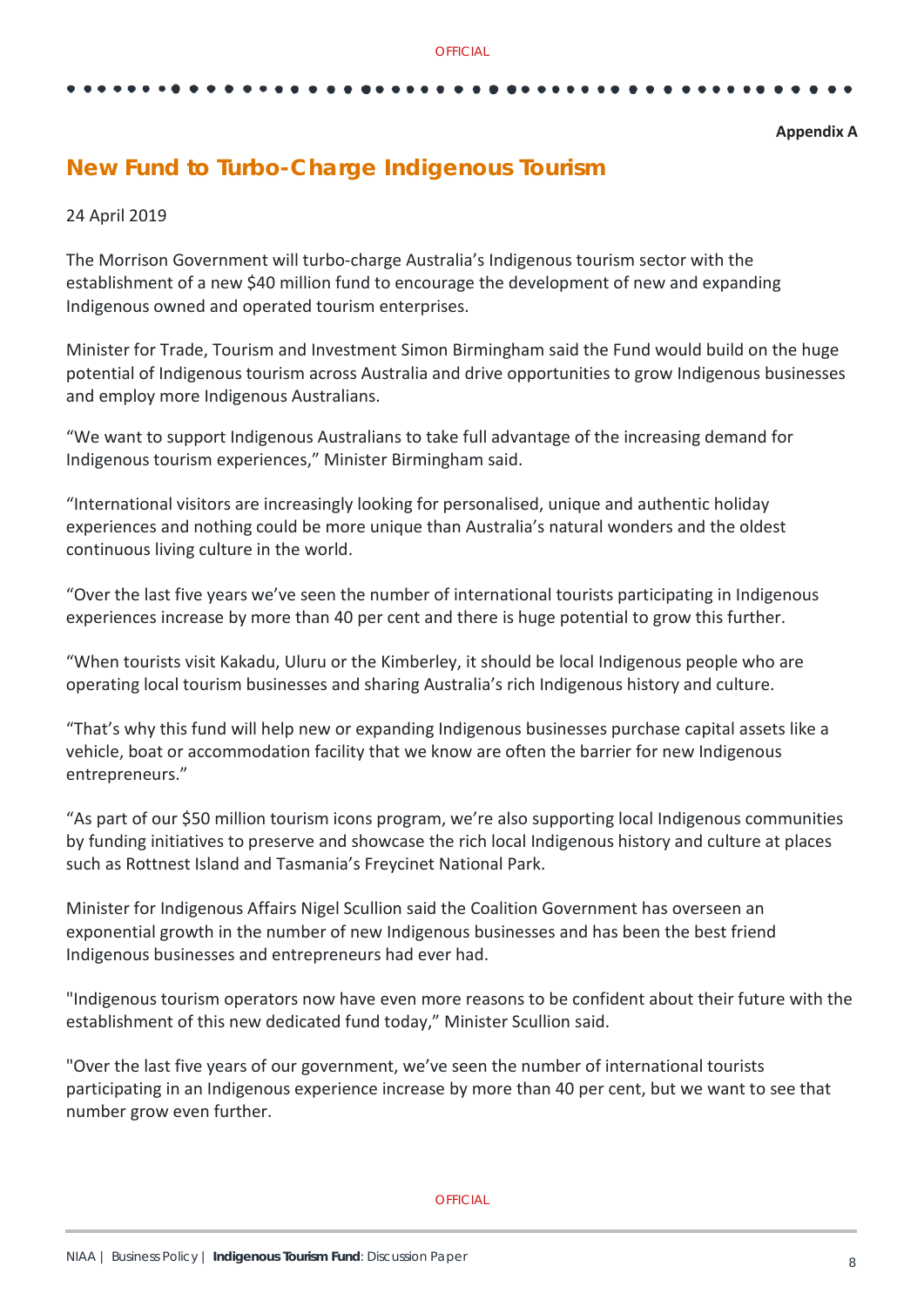"Higher visitor numbers have also driven higher spending, with expenditure up by 8 per cent each year on average since 2013, delivering more income, more jobs and more prosperity to Indigenous tourism businesses and to remote communities around the nation.

The \$40 million fund will seize on this potential in the Indigenous tourism sector and drive the growth of new or expanding Indigenous tourism enterprises.

A re-elected Morrison Government would allocate \$10 million a year of the Indigenous Advancement Strategy (IAS) to the Fund and will build on the success of the Indigenous Entrepreneurs Fund and complements Tourism Australia's Discover Aboriginal Experiences Program.

It's expected the Fund will prioritise start-ups and new ventures in regional and remote areas, but will also be available for established businesses. It will also support tourism planning work with Indigenous communities and entrepreneurs interested in pursuing tourism opportunities.

The delivery of the Fund will include extensive consultation with Indigenous stakeholders, including the Prime Minister's Indigenous Advisory Council.